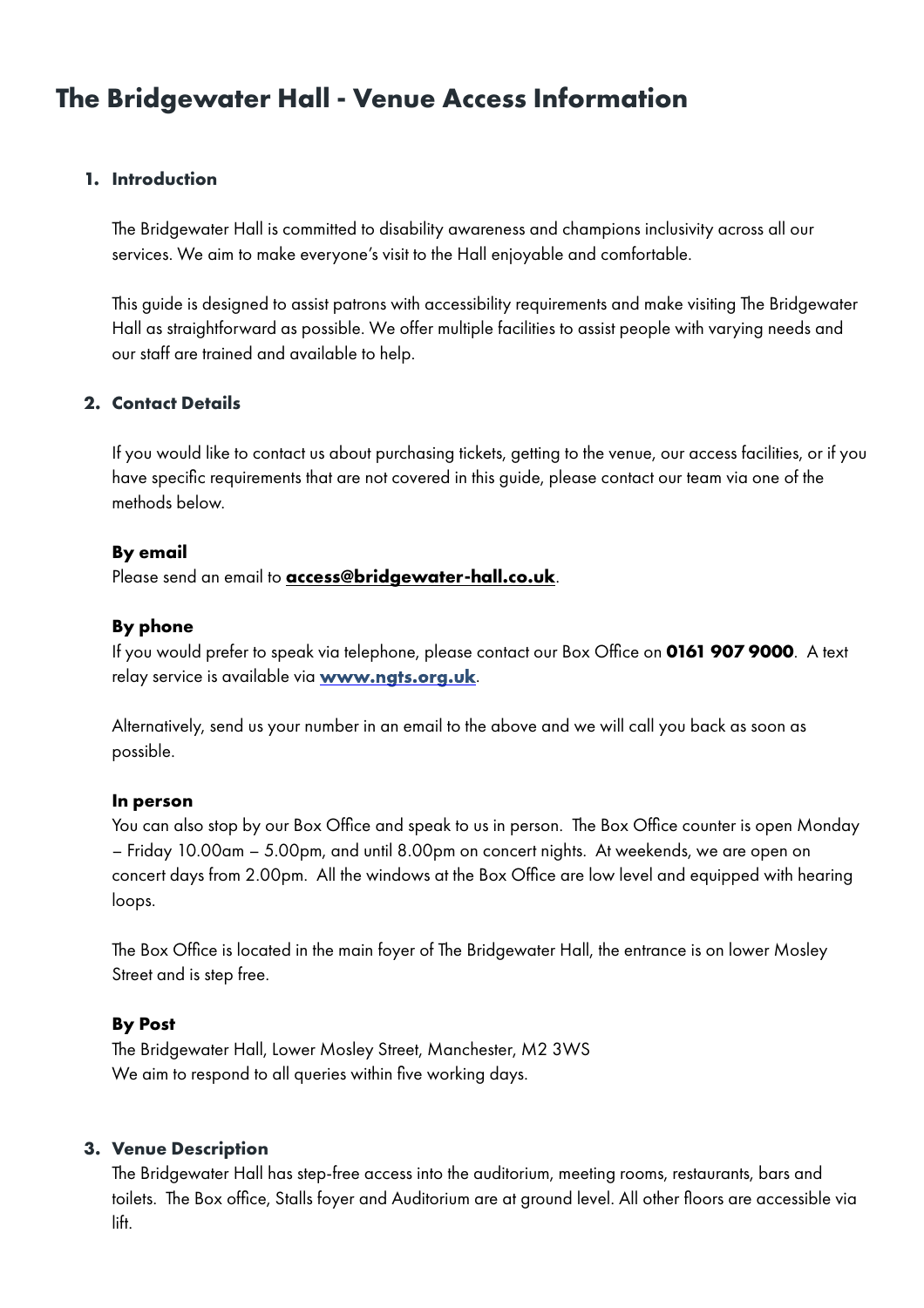The bars on Stalls, Circle, and Gallery levels, and the Box Office all have low level, accessible counter positions.

# **4. Bookable Access Facilities + How To Apply (if applicable)**

We advise customers share their access requirements and any other information that may assist the team to find suitable seats at the time of booking.

### **Free tickets for Personal Assistants**

The Bridgewater Hall offers one free personal assistant / support worker ticket for all eligible customers. These are available at the discretion of the Box Office to Patrons who require support from another person to attend the hall (due to an impairment or long term medical condition).

Personal assistant tickets are only available via the venue and not from ticket agents such as Ticketmaster.

Personal Assistants must be able to assist the patron with their access requirements including during in an emergency situation. They are not expected to leave the customer alone for long periods of time.

### **Allocation of personal assistant tickets**

The Bridgewater Hall is working to ensure that the allocation of personal assistant tickets is a fair process and that all tickets are only available for those individuals who would otherwise be unable to attend an event without the support of another person. To do this we are implementing a new policy whereby individuals booking tickets through our accessible ticket line will now be required to submit a completed access form and supporting evidence before any ticket can be processed, this will be strictly enforced for new bookings.

To register for your personal assistant ticket for an event please email supervisors@bridgewater-hall.co.uk

### **Seating**

There are 16 wheelchair spaces located in various level access areas in the auditorium, with spaces available on every level.

For patrons who require step free access to their seats, this is available in the following areas. Please see the accessibility seating plan and / or contact our team for more information/ advice.

| <b>Stalls</b>       | All rows except W |
|---------------------|-------------------|
| <b>Choir Circle</b> | <b>B</b> Row      |
| Side Circle         | E Row             |
| Gallery             | H Row             |
| Choir Seats         | $D1 - 27$         |
| Choir Seats         | $D51 - 77$        |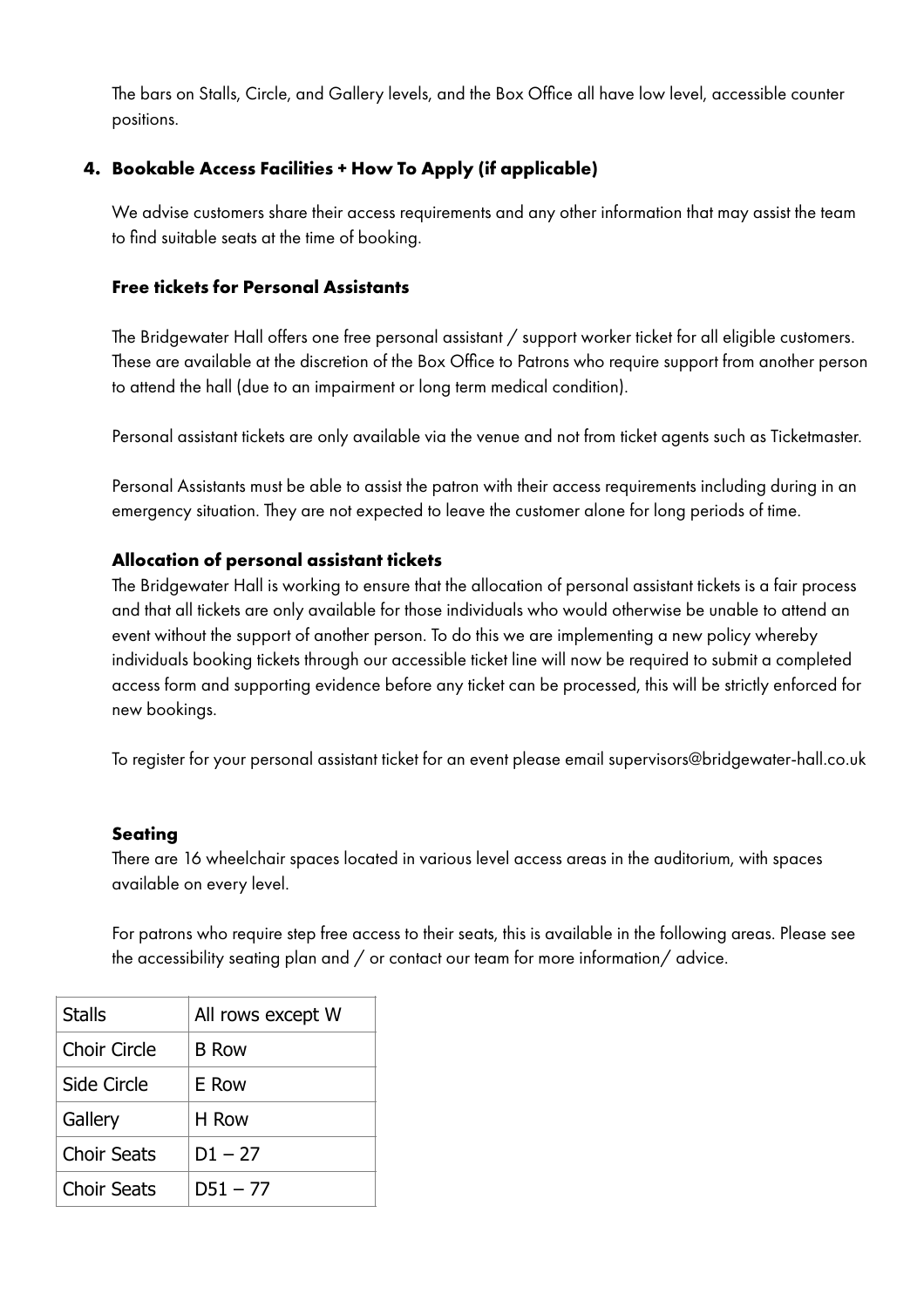### **Assistance for Visually Impaired Patrons**

The front rows of the stalls area offer the best view for patrons with impaired vision. Guide dogs are welcome throughout the building and auditorium. Dog mats are available on request and the Box Office can advise on the most suitable seating.

Lifts have voice announcements and raised lettering on the control panel.

All stair landings have raised lettering with directional information.

#### **Mobility aides**

Stewards can advise/ assist with the storage of any mobility aides that are not in use during the performance.

We offer a wheelchair loan service (subject to availability) for those patrons who require extra assistance to and from their seats. Please note these chairs are available for transfer use only, they should not be booked as a wheelchair space. Our staff can provide limited assistance in the use of these. Patrons who require help getting in and out of a chair are advised to make use of the personal assistant ticket scheme. The wheelchair service can be booked through the box office

### **6. Travel Guide**

The Bridgewater Hall is located in central Manchester and is therefore well served by many transport links. Our full address is:

The Bridgewater Hall, Lower Mosley Street, Manchester, M2 3WS.

## **By car**

If travelling by car, please allow plenty of time for your journey. For satellite navigation, the Hall's postcode is M2 3WS.

The Hall's main entrance is located on Lower Mosley Street, a drop-off/ pick-up point is located directly outside this entrance. We must stress that this is **not** a parking space, even for blue badge holders. Double yellow lines at the rear of the Hall on Great Bridgewater Street allow parking for blue badge holders, except during the hours of 6.00–8.00am and 4.00–6.00pm.

## **Accessible Parking**

The nearest car parks to the hall are Q-Park, NCP Manchester Central, NCP Great Northern and NCP Oxford Street. All of these are accessible.

NCP Manchester Central is located on Lower Mosley Street, directly opposite the Hall. Access to and from this car park is by lift or ramp between Barbirolli Square and the canal basin and covered walkway under Lower Mosley Street.

For Sat Nav systems the postcode for the car park is **M2 3GX**.

If you would like to pre-book parking or have any further enquiries please contact NCP on 0845 050 7080 or visit **<https://www.ncp.co.uk/prebook/>**.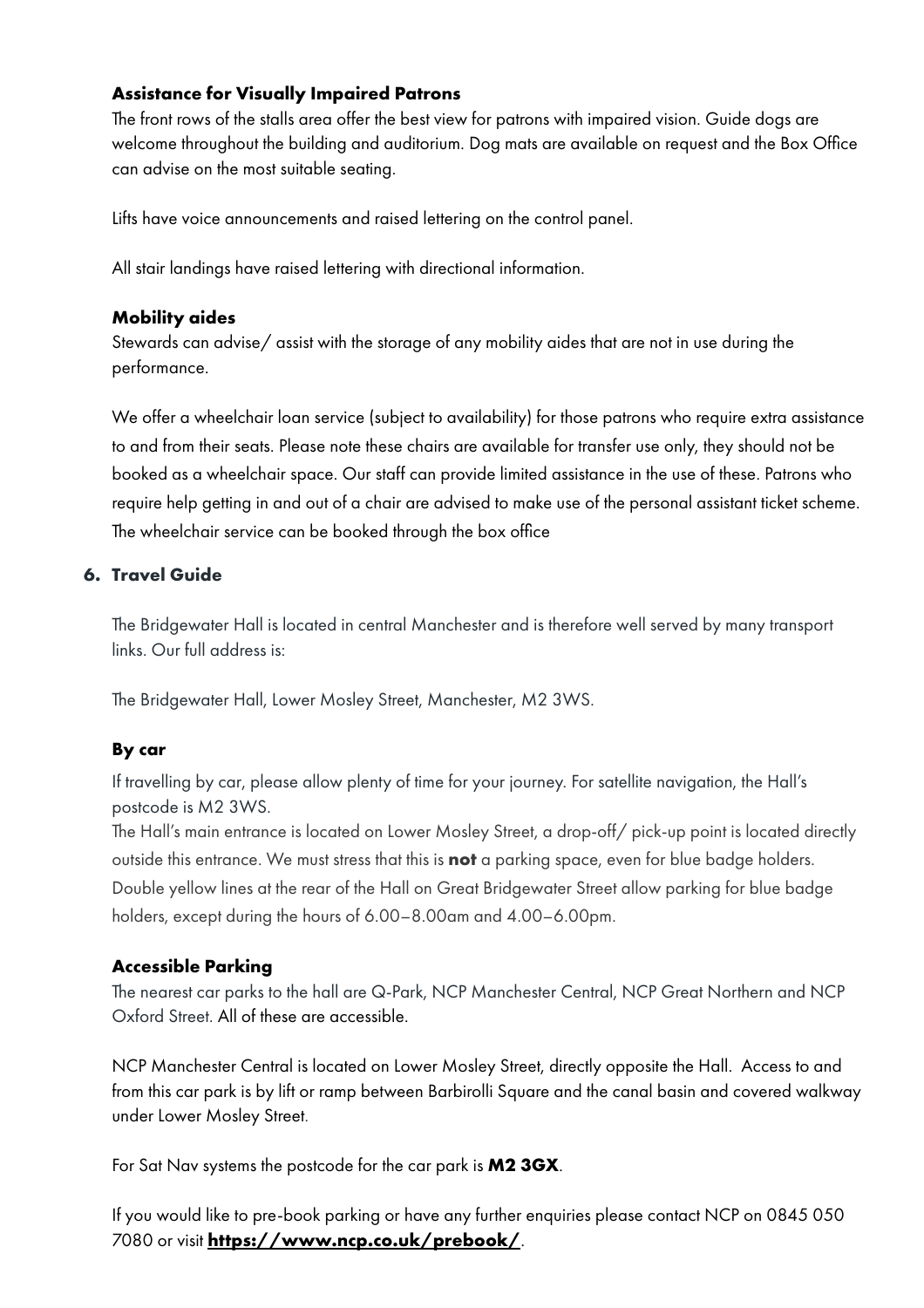There are disabled parking spaces available at NCP Manchester Central. These are charged at NCP Manchester Central's standard rates, with some discounted evening/ pre-booked rates available. See the NCP's website (as below) for more information.

## **Pre-bookable Parking**

Q-Park First Street, Anne Horniman St, Manchester M15 4FN

Q-Park parking vouchers can be purchased in advance with concert tickets from the Box Office for £7.60.

# **By Taxi**

Taxis can be pre-booked to The Bridgewater Hall. There is an accessible drop-off point located on Lower Mosley Street directly outside the main entrance of the Hall.

Black cabs often wait outside the main entrance of the Hall at the end of performances and our security staff can assist with hailing one. Alternatively, the nearest taxi ranks are located on Windmill Street (outside Manchester Central) or Peter Street (outside the Midland Hotel).

## **By Metrolink**

The nearest Metrolink tram stop to The Bridgewater Hall is St Peter's Square, which has ramp access to all platforms and is approximately 330metres from the main entrance of the Hall via flat terrain. Deansgate-Castlefield is approximately 450 metres from the Hall, with lift access to the platforms located on the corner of Deansgate and Whitworth Street West.

For journey planning and more information on the National Concessionary Pass from Transport for Greater Manchester at <https://www.tfgm.com>.

## **By Train**

The closest railway stations to The Bridgewater Hall are Deansgate (approximately 500m) and Oxford Road (approximately 650m). Deansgate station has long ramp, stairs, and lift access between the platforms and street level.

## **By Bus**

Many buses, including the free city centre bus service, stop within easy walking distance of The Bridgewater Hall.

Bus stops on Great Bridgewater Street, directly behind the hall are served by routes 33, 33b, 255, 256, and  $x50.$ 

The nearest Free Bus stops are Mount Street/ Peter Street (300m) – Route 2 Deansgate station(500m) – Route 3

Further bus accessibility information can be found on the Transport for Greater Manchester website <https://www.tfgm.com>or by calling the customer contact centre on 0161 244 1000.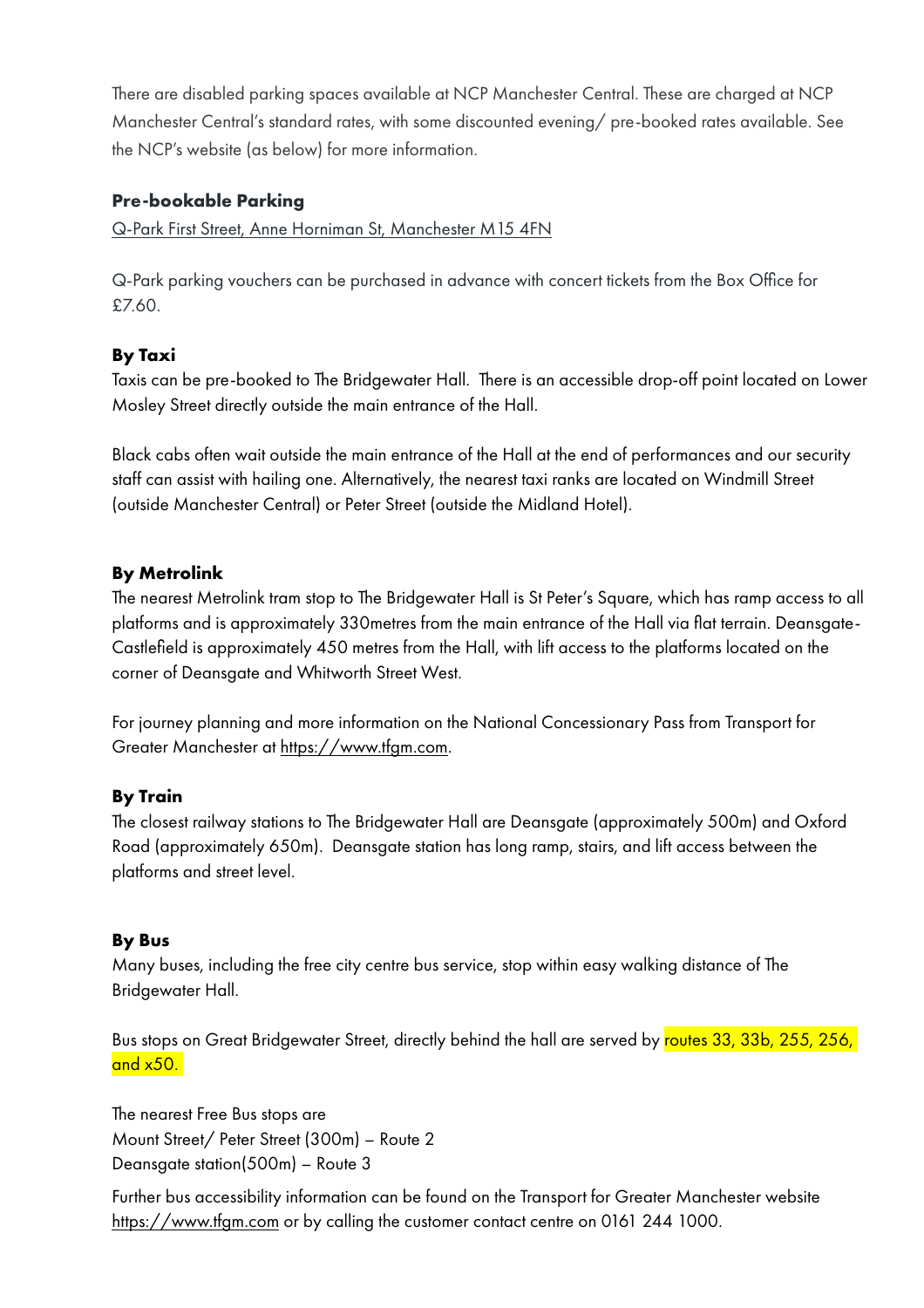# **7. Arrival Guide**

### **Opening Times**

**Daytime** Foyer: Monday to Friday 11.00pm – 3.00pm Box Office Counter: Monday to Friday 10.00pm – 5.00pm Weekends 2.00pm – 5.00pm (concert days only) Concert evenings Foyer: 90 minutes before the concert start time 150 minutes before the concert start time for pre-booked dining Box Office Counter: Open until 8.00pm or the start of the main act

**Arriving At the Venue**

Entrance to the building for events is through the Hall's main doors, located on Lower Mosley Street. Our security team carry out bag checks outside this entrance and can answer any questions about the Hall or the Event. They will be aware of any issues or additional needs you have informed us of prior to the event. Just provide your name or show them a copy of any acknowledgement you have received from us.

There are several items prohibited from the venue for security reasons; please see our security page for a list of these. Exceptions will be made for patrons with access or medical requirements.

Once you have entered the building, there will be stewarding staff in the foyer to guide and assist you further if required.

The box office is in our main foyer, which offers complete level access.

On non-concert days, the box office is accessible via automatic sliding doors at the side of the building on Lower Mosley Street, as well as through the main entrance during the foyer opening times (as above). When the foyer is open, our information desk receptionist can direct you and answer any queries. When the foyer isn't open, the box office counter staff will be available to assist you.

When collecting pre-booked tickets, there is no need to bring a printed booking confirmation - your surname and postcode will suffice.

### **8. Toilets**

There is one unisex accessible toilet available on each of the four floors of the building, with level access from the auditorium. The facilities on choir circle level (level 2) feature a sliding door, with all other levels comprising accessible swing doors. On the stalls level, the toilet can be found on the left of the building, easily accessible from the front doors and stalls auditorium. The upper floors facilities are next to the lift. Staff will always be available to direct you to the nearest facility.

## **9. Customers with Medical Requirements**

We understand some patrons may need to bring medicines, medical equipment, or food and drink with them to the Hall due to specific requirements, and are welcome to do so.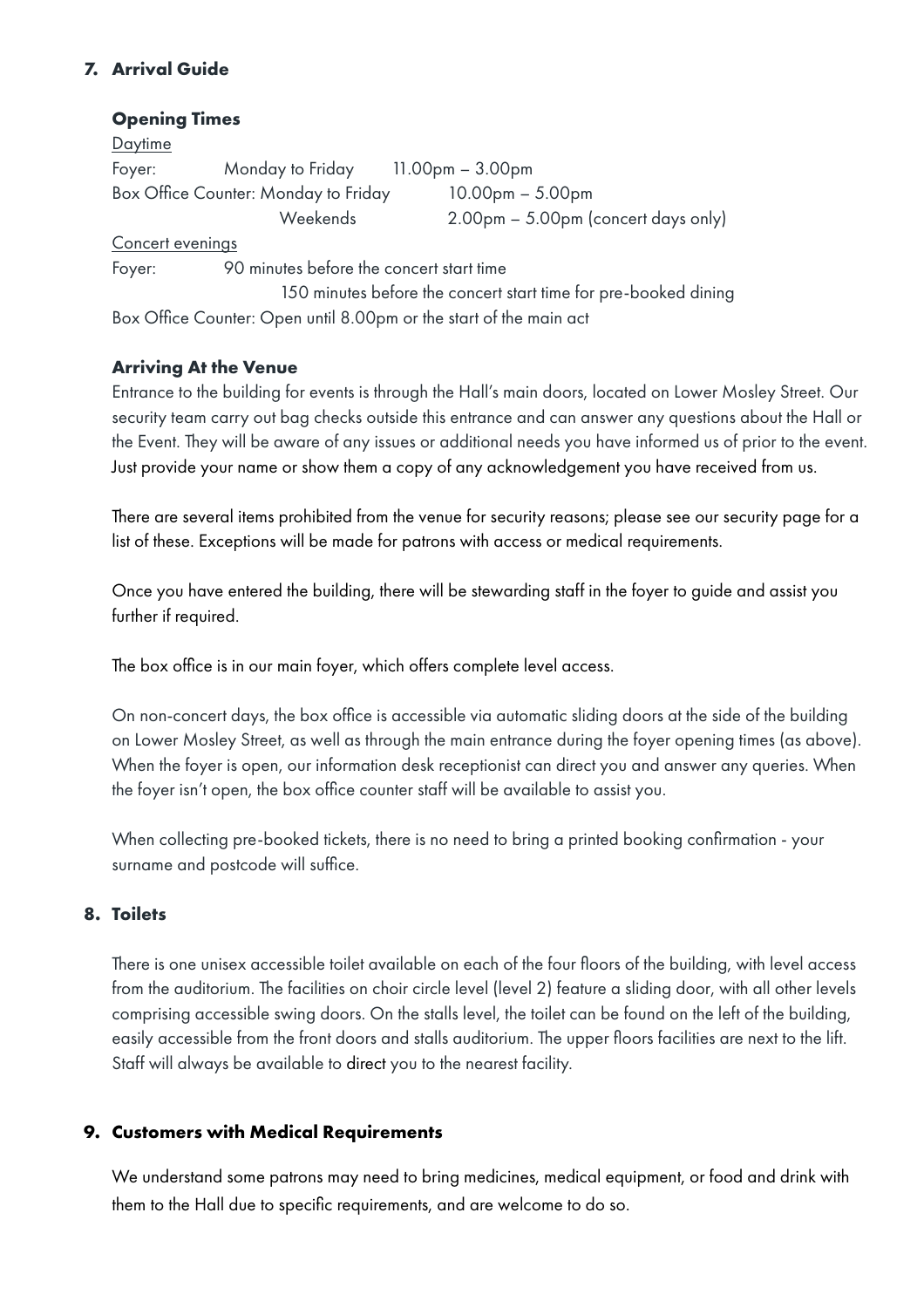We suggest contacting us prior to your visit for advice, prior written acknowledgement from the venue of your requirement, or if you have any concerns or questions. An email from the venue is the quickest way through the security process, with a list of exceptions issued to the security team when advance notice has been provided.

For patrons who require privacy to take medicines, use equipment etc. there is a first aid room available to use. Just ask a member of staff.

### **10. Access to Performance**

### **Assistance for Hearing Impaired Patrons**

All auditorium levels have a Sennheiser infrared hearing system. Please note that not all seats in the auditorium are covered by the infrared system, contact the Box Office for more details on booking tickets covered by the system.

We offer three types of receivers:

- o Stethoscope receivers, for patrons with impaired hearing
- o Necklet induction couplers, for use with switchable hearing aids
- o Earpiece receivers, for use with digital in ear hearing aids

These are all available from the cloakroom on the Stalls foyer. The cloakroom attendant will advise on the appropriate receiver and use of the system.

The box office and cloakroom counters are all fitted with loop systems.

### **Other Assistance**

If you have any specific requests for a performance, such as the use of British Sign Language Interpretation and Captioning, please contact us.

To allow us to make any reasonable adjustments and provide additional resources, please give 4 weeks' prior notice to the event date.

#### **Relaxed and other accessible performances**

The Bridgewater Hall offers a range of relaxed/ accessible events. All of the events programmed by our Learning and Participation department (including concerts, workshops, community choirs and more) are relaxed. Some of these are targeted to specific audiences; please contact us for more details.

### **11. Assistance Dogs**

Assistance dogs are welcome throughout the building. If you wish to take them into a concert with you, the Box Office team can advise on suitable seating. Alternatively, your dog can be looked after in a safe space during the event.